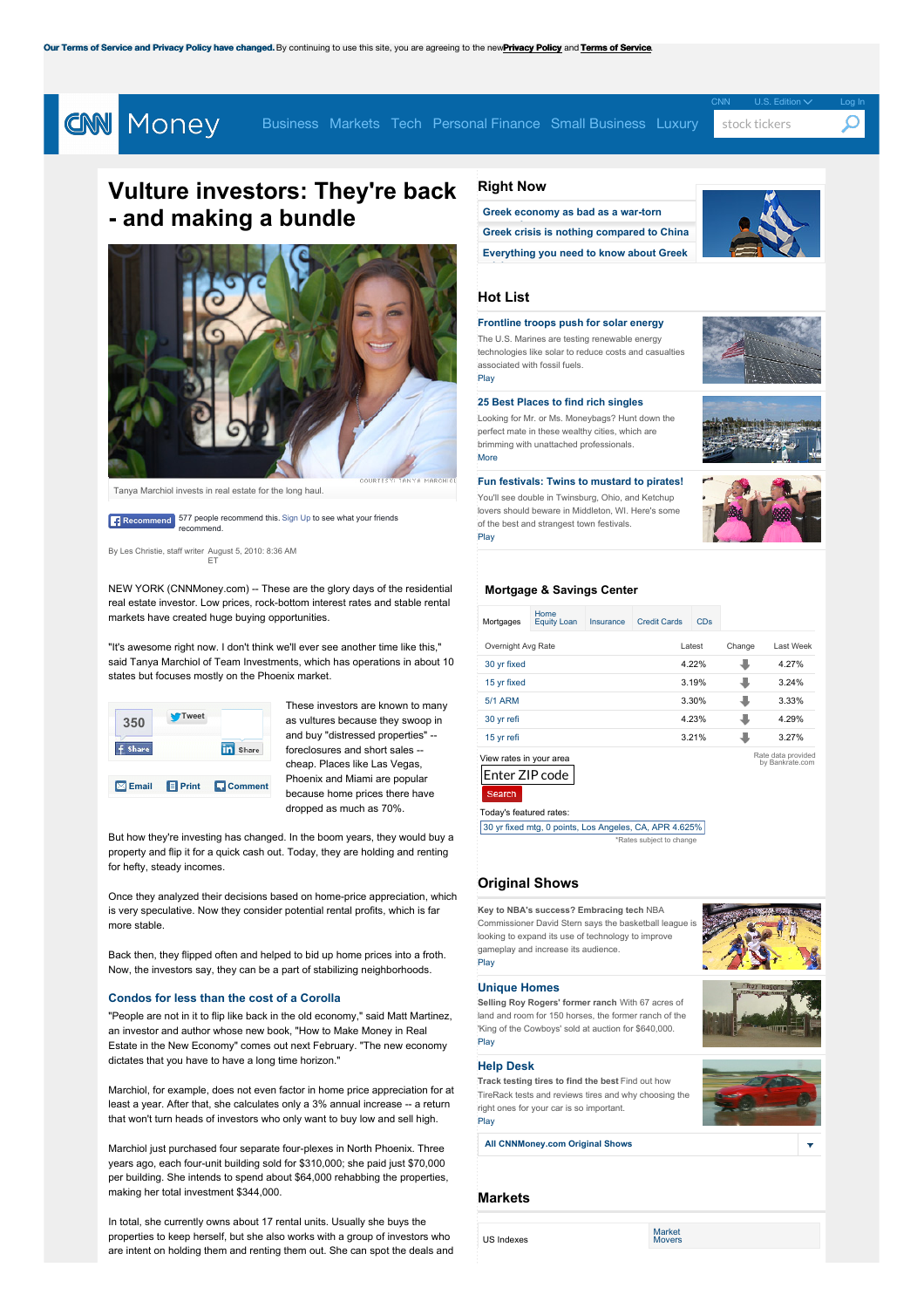<span id="page-1-0"></span>For example, with her North Phoenix buildings, the investors will buy the buildings for \$95,000 each. They'll put 20% down and finance the rest, about \$76,000 per building.

At today's low interest rates, they'll get a near 5% loan. That yields a payment of about \$400 a month. Figure another 10% of the price for property management, 10% for maintenance, an 8% vacancy rate, taxes, insurance and other home ownership expenses, and you're talking about a monthly nut of roughly \$1,300.

Marchiol projects the apartments will rent for \$600 a month each, for a total rent roll of \$2,400. That gives the owners a profit of \$1,100 per month and \$13,200 per year -- a nearly 70% annual return on investment.

Although conditions are very favorable, investors have to be adaptable because the market is evolving rapidly. In Phoenix it's changed in just the past six months. Foreclosure auctions are no longer a fertile hunting ground for Marchiol.

"Amateurs have come in and run up the prices," she said. "In 2009 I bought 76 properties at foreclosure auctions, at an average of about 60 cents on the market dollar. This year, I've bought four."

Glenn Plantone faces a similar situation in Las Vegas. A veteran real estate broker and investor, he has switched from buying mostly foreclosures and repossessions to short sales almost exclusively. That's because the inventory of distressed properties available in Vegas is way down, to about a two-week supply.

"The banks make better profits with short sales, so they're not foreclosing," Plantone said. "They've switched staff to processing short sales and they've gotten faster at processing them."

He tries to purchase properties for at least 10% less than what he considers to be true market value, then he does some light rehabilitation and sells them to some of the 3,000 buyers he works with.

Since prices have fallen about 70% in some Vegas communities and rents have only declined by about 20%, it's possible for his investors, who are cash buyers, to make money from the first month the homes are rented.

"We're getting cash flow (net return on investment) of 12% to 14%," he said.

He doesn't completely ignore potential profits from home price appreciation because he believes the town is bouncing around the bottom. (Homes already sell for below what it would cost to build new homes.) He does not, however, emphasize that aspect of the investment.

It's the income from rentals that's paramount right now.

The beauty of cash flow, of course, is that even if the prices decline another 10% or 20%, the investors should be able to live with that.

"I tell them to plan on holding for five years," he said. "With cash flow, there's no need to worry about price drops."



## **Sections**

**[COMPANIES](/news/companies/)** 

## **[ECONOMY](/news/economy/)**

**Greek crisis is nothing [compared](/2015/07/06/investing/stocks-market-china-greece/index.html) to China** The Greek debt crisis is

**[TECHNOLOGY](/technology/)** 

#### **Greek [economy](/2015/07/06/news/economy/greece-economy-warn-torn-country-depression/index.html) as bad as a war-torn country's** Greece's decline is on par with **[Windows](/2015/07/02/technology/when-will-windows-10-be-available/index.html) 10 upgrade:**

**You'll have to wait** Windows 10 will start rolling SMALL [BUSINESS](/smallbusiness/)

**The man who [wants](/2015/06/30/smallbusiness/bee-sanctuary/index.html) to save the bees** Entrepreneur Guillaume

## [PERSONAL](/pf/) FINANCE

**6 steps to a [better](/2015/07/06/pf/better-credit-score/index.html) credit score** Building a strong credit score

| symbol            |           | Sponsored by |                             |  |
|-------------------|-----------|--------------|-----------------------------|--|
|                   |           |              | Data as of 12:17pm ET       |  |
| <b>Treasuries</b> | 2.32      | $-0.07$      | $-3.01%$                    |  |
| S&P 500           | 2.072.93  | $-3.85$      | $-0.19%$                    |  |
| Nasdag            | 4.998.92  | $-10.29$     | $\blacktriangledown$ -0.21% |  |
| Dow               | 17.705.23 | $-24.88$     | $-0.14%$                    |  |
| Index             | Last      | Change       | % Change                    |  |